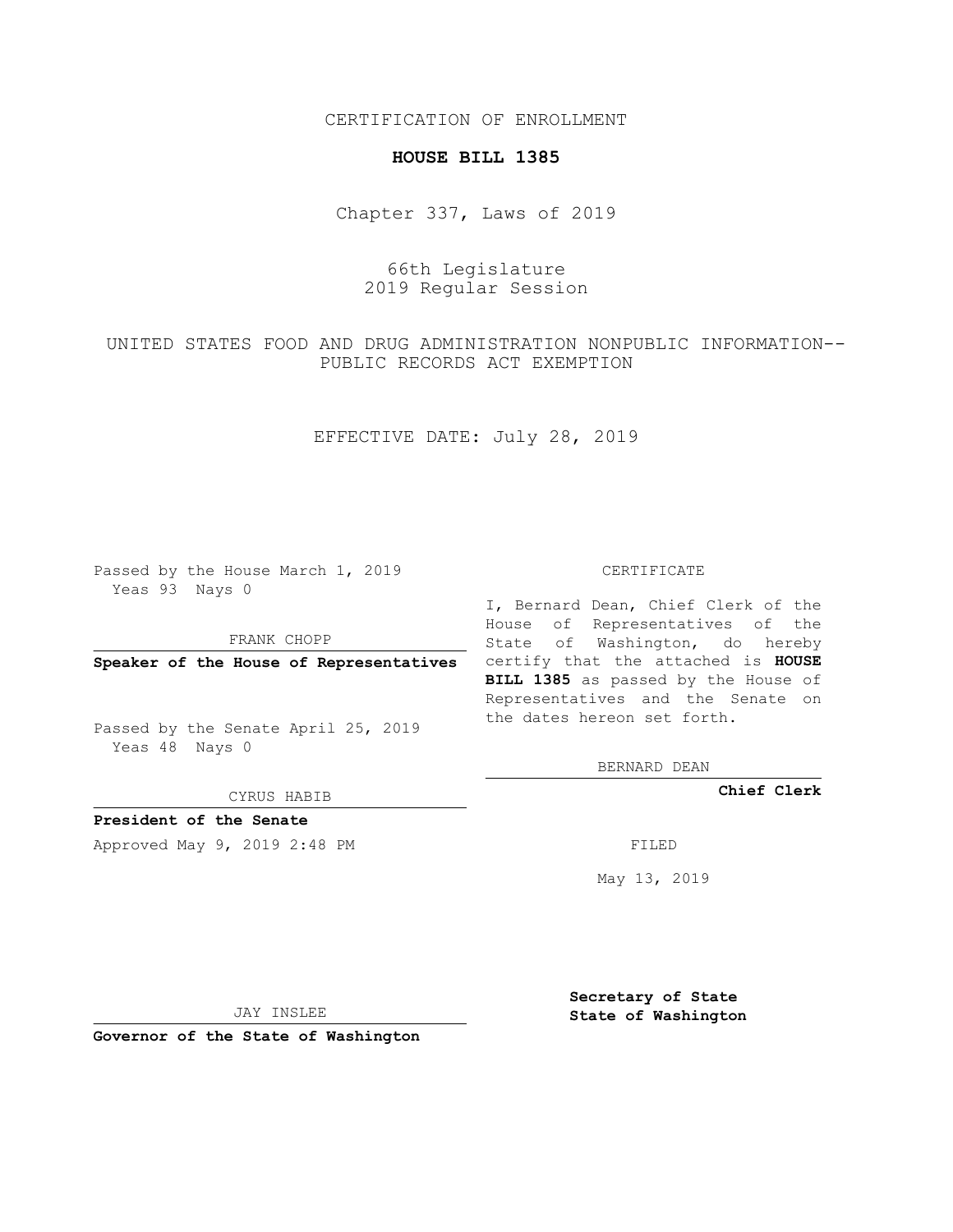## **HOUSE BILL 1385**

Passed Legislature - 2019 Regular Session

**State of Washington 66th Legislature 2019 Regular Session**

**By** Representatives Springer, Kretz, Blake, Chandler, Gregerson, and Walsh; by request of Department of Agriculture

 AN ACT Relating to exempting United States food and drug administration nonpublic information from disclosure under the state public disclosure act; reenacting and amending RCW 42.56.380; adding a new section to chapter 15.130 RCW; and creating a new section.

BE IT ENACTED BY THE LEGISLATURE OF THE STATE OF WASHINGTON:

 NEW SECTION. **Sec. 1.** The legislature finds that the United States food and drug administration has stopped sharing nonpublic information with the Washington state department of agriculture and has indicated that unless the state can protect nonpublic food and drug administration information from disclosure consistent with federal law, the food and drug administration may discontinue future contracts and cooperative agreements with the Washington state department of agriculture for food safety, feed safety, rapid response, and laboratory programs. The legislature further finds that the loss of these contracts and cooperative agreements would result in significant reductions in state food safety funding, staffing, and infrastructure. The loss of certain nonpublic information diminishes the department of agriculture's ability to respond to food-related public health emergencies and degrades the department of agriculture's capacity to support the movement of state agricultural products in interstate and international commerce. The legislature

p. 1 HB 1385.SL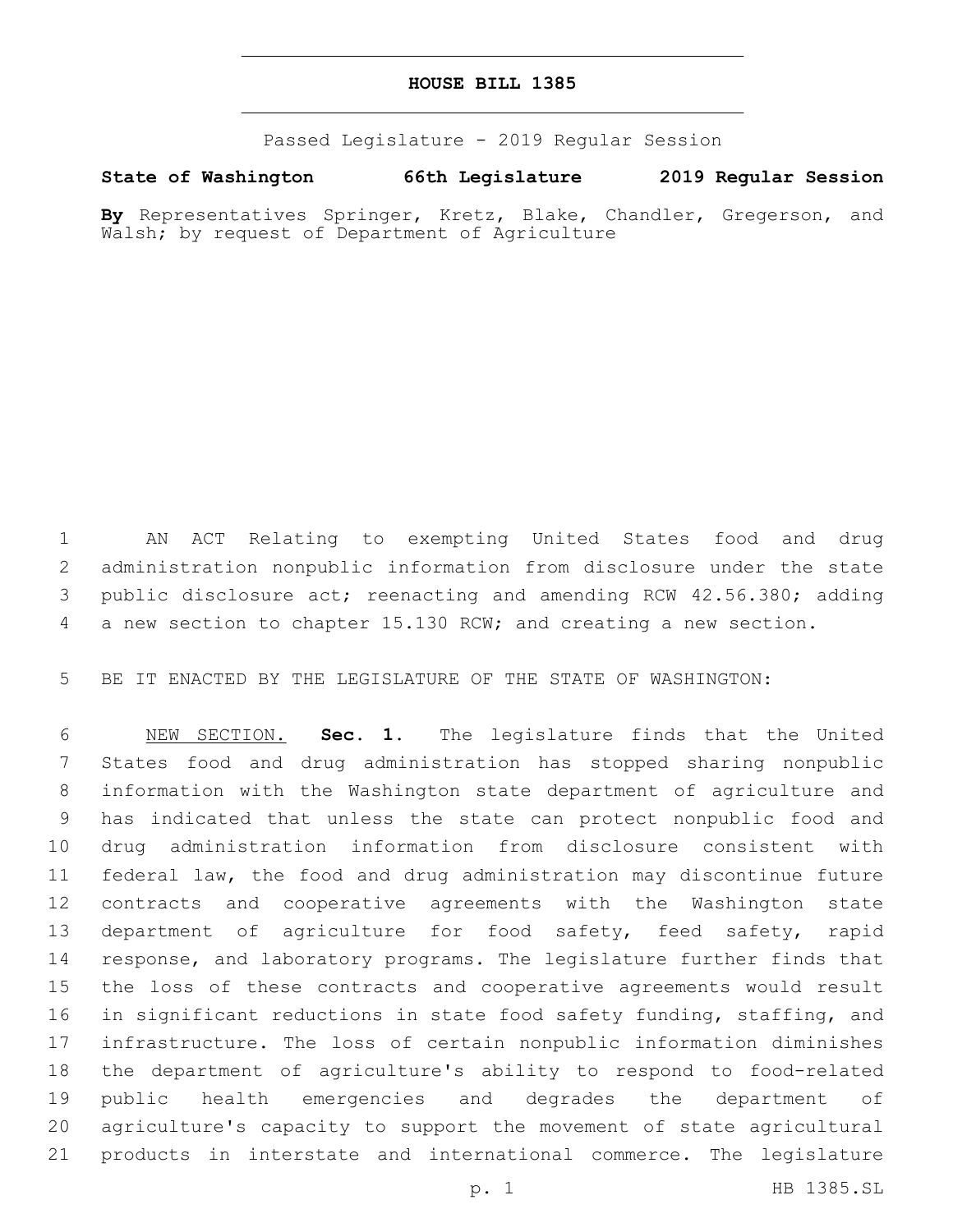therefore intends to exempt United States food and drug administration nonpublic information from disclosure under the state public disclosure act when the department of agriculture obtains such information or records in the course of a federal contract or commissioning agreement entered into under the authority of chapter 15.130 RCW, the food safety and security act.6

 NEW SECTION. **Sec. 2.** A new section is added to chapter 15.130 RCW under the subchapter heading "general provisions" to read as 9 follows:

 The following information or records obtained from the federal food and drug administration pursuant to a contract or commissioning agreement is exempt from public inspection and copying under chapter 42.56 RCW to the extent it is exempt from disclosure under 5 U.S.C. Sec. 552, the federal freedom of information act: Trade secrets; confidential commercial information; information under the federal deliberative process privilege; information compiled for law enforcement purposes; and information expressly required to be kept 18 confidential by other federal laws.

 **Sec. 3.** RCW 42.56.380 and 2018 c 170 s 1 and 2018 c 106 s 11 are 20 each reenacted and amended to read as follows:

 The following information relating to agriculture and livestock 22 is exempt from disclosure under this chapter:

(1) Business-related information under RCW 15.86.110;

24 (2) Information provided under RCW 15.54.362;

 (3) Production or sales records required to determine assessment levels and actual assessment payments to commodity boards and commissions formed under chapters 15.24, 15.26, 15.28, 15.44, 15.65, 15.66, 15.74, 15.88, 15.115, 15.100, 15.89, and 16.67 RCW or required by the department of agriculture to administer these chapters or the 30 department's programs;

 (4) Consignment information contained on phytosanitary certificates issued by the department of agriculture under chapters 15.13, 15.49, and 15.17 RCW or federal phytosanitary certificates issued under 7 C.F.R. 353 through cooperative agreements with the animal and plant health inspection service, United States department of agriculture, or on applications for phytosanitary certification 37 required by the department of agriculture;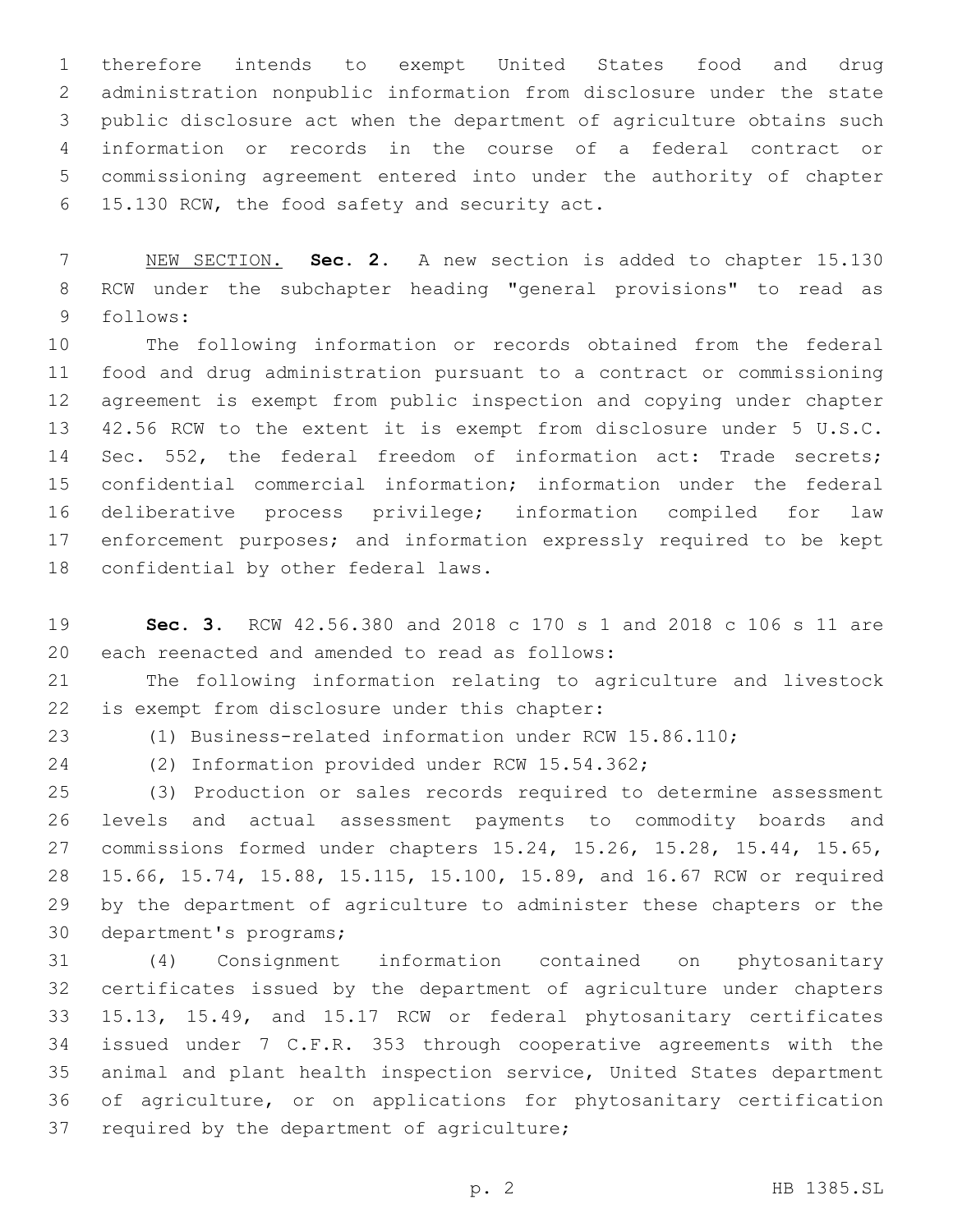(5) Financial and commercial information and records supplied by persons (a) to the department of agriculture for the purpose of conducting a referendum for the potential establishment of a commodity board or commission; or (b) to the department of agriculture or commodity boards or commissions formed under chapter 15.24, 15.28, 15.44, 15.65, 15.66, 15.74, 15.88, 15.115, 15.100, 15.89, or 16.67 RCW with respect to domestic or export marketing activities or individual producer's production information;

 (6) Information obtained regarding the purchases, sales, or production of an individual American ginseng grower or dealer, except for providing reports to the United States fish and wildlife service 12 under RCW 15.19.080;

 (7) Information collected regarding packers and shippers of fruits and vegetables for the issuance of certificates of compliance 15 under RCW 15.17.140(2) and 15.17.143;

 (8) Financial statements obtained under RCW 16.65.030(1)(d) for the purposes of determining whether or not the applicant meets the minimum net worth requirements to construct or operate a public 19 livestock market;

 (9) Information submitted by an individual or business to the department of agriculture under the requirements of chapters 16.36, 16.57, and 43.23 RCW for the purpose of herd inventory management for animal disease traceability. This information includes animal ownership, numbers of animals, locations, contact information, movements of livestock, financial information, the purchase and sale of livestock, account numbers or unique identifiers issued by government to private entities, and information related to livestock disease or injury that would identify an animal, a person, or location. Disclosure to local, state, and federal officials is not public disclosure. This exemption does not affect the disclosure of information used in reportable animal health investigations under 32 chapter 16.36 RCW once they are complete;

 (10) Results of testing for animal diseases from samples submitted by or at the direction of the animal owner or his or her designee that can be identified to a particular business or 36 individual;

 (11) Records of international livestock importation that can be identified to a particular animal, business, or individual received from the United States department of homeland security or the United